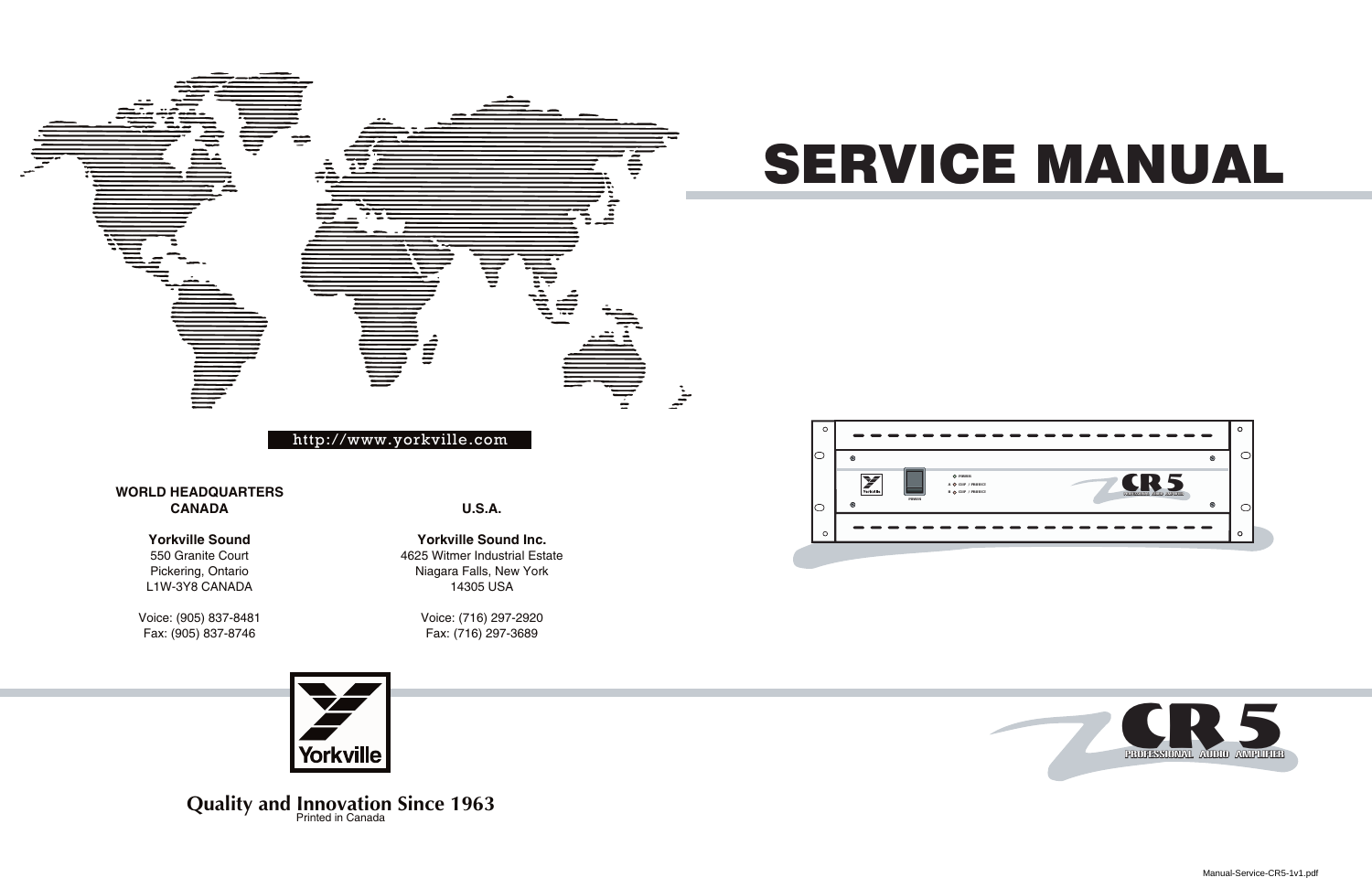**INSTRUCTIONS PERTAINING TO A RISK OF FIRE, ELECTRIC SHOCK, OR INJURY TO PERSONS.**

# **CAUTION :**

TO REDUCE THE RISK OF ELECTRIC SHOCK, DO NOT REMOVE COVER (OR BACK). NO USER SERVICEABLE PARTS INSIDE.

## REFER SERVICING TO QUALIFIED SERVICE PERSONNEL.

# Read Instructions:

The **Owner's Manual** should be read and understood before operation of your unit. Please, save these instructions for future reference.

# **Packaging:**

Keep the box and packaging materials, in case the unit needs to be returned for service.

# Warning:

When using electric products, basic precautions should always be followed, including the following:

#### **Power Sources:**

Your unit should be connected to a power source only of the voltage specified in the owners manual or as marked on the unit. This unit has a polarized plug. Do not use with an extension cord or receptacle unless the plug can be fully inserted. Precautions should be taken so that the grounding scheme on the unit is not defeated.

#### **Hazards:**

Do not place this product on an unstable cart, stand, tripod, bracket or table. The product may fall, causing serious personal injury and serious damage to the product. Use only with cart, stand, tripod, bracket, or table recommended by the manufacturer or sold with the product. Follow the manufacturer's instructions when installing the product and use mounting accessories recommended by the manufacturer.

The apparatus should not be exposed to dripping or splashing water; no objects filled with liquids should be placed on the apparatus.

Terminals marked with the "lightning bolt" are hazardous live; the external wiring connected to these terminals require installation by an instructed person or the use of ready made leads or cords.

No naked flame sources, such as lighted candles, should be placed on the apparatus.

### **Power Cord:**

The AC supply cord should be routed so that it is unlikely that it will be damaged. If the AC supply cord is damaged **DO NOT O P E R A T E T H E U N I T** .

# **Service:**

The unit should be serviced only by qualified service personnel.

**INSTRUCTIONS RELATIVES AU RISQUE DE FEU, CHOC ÉLECTRIQUE, OU BLESSURES AUX PERSONNES.**

**AVIS:**

N'ENLEVEZ PAS LE COUVERT (OU LE PANNEAU ARRIERE). NE CONTIENT AUCUNE PIECE REPARABLE **PAR L'UTILISATEUR.** 

**CONSULTEZ UN TECHNICIEN QUALIFIE POUR L'ENTRETIENT.** 

# Veuillez lire le manuel:

Il contient des informations qui devraient êtres comprises avant l'opération de votre appareil. Conservez S.V.P. ces instructions pour consultations ultérieures

# Emballage:

Conservez la boite au cas ou l'appareil devait être retourner pour réparation.

# **Warning:**

Attention: Lors de l'utilisation de produits électrique, assurez-vous d'adhérer à des précautions de bases incluant celle qui suivent:

#### **A l i m e n t a t i o n :**

L'appareil ne doit être branché qu'à une source d'alimentation correspondant au voltage spécifié dans le manuel ou tel qu'indiqué sur l'appareil. Cet appareil est équipé d'une prise d'alimentation polarisée. Ne pas utiliser cet appareil avec un cordon de raccordement à moins qu'il soit possible d'insérer complètement les trois lames. Des précautions doivent êtres prises afin d'eviter que le système de mise à la terre de l'appareil ne soit désengagé.

#### **Hazard:**

Ne pas placer cet appareil sur un chariot, un support, un trépied ou une table instables. L'appareil pourrait tomber et blesser quelqu'un ou subir des dommages importants. Utiliser seulement un chariot, un support, un trépied ou une table recommandés par le fabricant ou vendus avec le produit. Suivre les instructions du fabricant pour installer l'appareil et utiliser les accessoires recommandés par le fabricant.

Il convient de ne pas placer sur l'appareil de sources de flammes nues, telles que des bougies allumées.

L'appeil ne doit pas être exposé à des égouttements d'eau ou des éclaboussures et qu'aucun objet rempli de liquide tel que des vases ne doit être placé sur l'appareil.

Les dispositifs marqués d'une symbole "d'éclair" sont des parties dangereuses au toucher et que les câblages extérieurs connectés à ces dispositifs de connection extérieure doivent être effectivés par un opérateur formé ou en utilisant des cordons déjà préparés.

#### **Cordon d'alimentation:**

Évitez d'endommager le cordon d'alimentation. N'UTILISEZ PAS **L'APPAREIL** si le cordon d'alimentation est endommagé. **Service:** 

Consultez un technicien qualifié pour l'entretien de votre appareil.

#### *C R 5 O c t 2 4 , 2 0 0 0*

 $\begin{array}{r} 2 \\ 1 \\ 4 \\ 34 \\ \hline 6 \\ 4 \\ \hline 4 \\ 4 \\ \hline 4 \\ 1 \\ \hline \end{array}$ 

6

1

2

2

3

7

6

6

2

2

2

5

2

2

1

1

4

4

2

4

1

2

2

2

4

2

2

2

8

4

2

2

2

| <b>YS No. Description</b>                                                       | Qty.                                      |
|---------------------------------------------------------------------------------|-------------------------------------------|
| 4599 22AWG SOLID SC WIR T&R JMP<br>5299 24AWG SOLID SC WIR RAD JMP              | 90                                        |
|                                                                                 | 8                                         |
| 4715 5.0W 0R20 5% BLK RES                                                       | 8                                         |
| 4877 1/4W 1R 5%FLAME PROOF T&R RES                                              | 12                                        |
| 4748 2.0W 3R9 5% T&R                                                            | $\overline{c}$                            |
| 4686 1.0W 10R 5%FLAME PROOF T&R RES                                             | $\overline{\mathbf{c}}$                   |
| 4875 1/4W 10R 5% T&R RES                                                        | 6                                         |
| 4816 1/4W 33R 5%<br><b>T&amp;R RES</b>                                          | 4                                         |
| 4607 1/8W 39R 2%FLAME PROOF T&R RES                                             | $\overline{2}$                            |
| 4608 1/8W 75R 2%FLAME PROOF T&R RES                                             | $\overline{4}$                            |
| 4852 1/4W 100R 5%<br>T&R RES<br>4645 1/8W 220R0 1%FLAME PROOF T&R RES           | $\overline{2}$                            |
| 4770 1/4W 249R 1% T&R RES                                                       | $\frac{2}{4}$                             |
| 6204 1/4W 332R0 1%FLAME PROOF T&R RES                                           | $\overline{2}$                            |
| 4872 1/4W 390R 5%<br><b>T&amp;R RES</b>                                         |                                           |
| 5029 1/4W 499R 1% T&R RES                                                       | $\frac{2}{2}$                             |
| 4743 1/4W 681R0 0.1% *** T&R RES                                                | $\overline{2}$                            |
| 4873 1/4W 680R 5% T&R RES                                                       | $\overline{1}$                            |
| 4758 1/4W 953R 1% T&R RES                                                       | 4                                         |
| 4823 1/4W 1K 5%<br><b>T&amp;R RES</b>                                           | $\overline{\mathbf{1}}$                   |
| 4981 1/4W 1K 5%MINI T&R RES                                                     | $\overline{7}$                            |
| 4919 1/4W 2K05 1%-NO SUBS- T&R RES                                              | 6                                         |
| 4693 5.0W 2K2 5% BLK RES                                                        | 4                                         |
| 4764 1/4W 2K740 0.1% *** T&R RES                                                | $\overline{4}$                            |
| 4826 1/4W 3K3 5% T&R RES                                                        | $\overline{2}$                            |
| 5022 1/4W 3K57 1%<br><b>T&amp;R RES</b>                                         | 7                                         |
| 5028 1/4W 3K74 1%<br><b>T&amp;R RES</b>                                         | 8                                         |
| 4774 1/4W 4K12 1% T&R RES                                                       | $\overline{2}$                            |
| 4982 1/4W 4K7 5%MINI T&R RES                                                    | $\overline{\mathbf{c}}$                   |
| 4639 1/4W 4K99 1% T&R RES                                                       | $\overline{8}$                            |
| 5K6 5%<br>4685 1.0W<br><b>T&amp;R RES</b>                                       | $\overline{2}$                            |
| 4887 1/4W 7K5 5%<br><b>T&amp;R RES</b>                                          | $\overline{\mathbf{c}}$                   |
| 4787 1/4W 7K960 0.1% *** T&R RES                                                | $\overline{2}$                            |
| 5004 1/4W 8K06 1% T&R RES                                                       | $\overline{6}$                            |
| 5027 1/4W 9K09 1%<br><b>T&amp;R RES</b>                                         | $\overline{2}$                            |
| 4800 1/4W 10K0 1% T&R RES                                                       | 4                                         |
| 4829 1/4W 10K 5%<br><b>T&amp;R RES</b>                                          | 8                                         |
| 4983 1/4W 10K 5%MINI<br><b>T&amp;R RES</b>                                      | 4                                         |
| 4773 1/4W 12K1 1%<br><b>T&amp;R RES</b>                                         | 4                                         |
| 4630 1/2W 15K 5%<br><b>T&amp;R RES</b>                                          | $\frac{7}{2}$                             |
| 4830 1/4W 15K 5%<br><b>T&amp;R RES</b>                                          |                                           |
| 4831 1/4W 18K<br>5%<br><b>T&amp;R RES</b><br>4885 1/4W 20K 5% T&R RES           |                                           |
| 6123 1/4W 20K0 1%MINI MF T&R RES                                                | $\overline{\mathbf{c}}$<br>$\overline{1}$ |
| 4777 1/4W 21K5 1% T&R RES                                                       | 4                                         |
| 4840 1/4W 33K<br>5%<br><b>T&amp;R RES</b>                                       | $\overline{2}$                            |
| 5009 1/4W 40K2 1%<br><b>T&amp;R RES</b>                                         | 7                                         |
| 4908 1/4W 45K3 1%<br><b>T&amp;R RES</b>                                         | $\overline{c}$                            |
| 4834 1/4W 47K<br>5%<br><b>T&amp;R RES</b>                                       | 13                                        |
| 5%MINI<br>6119 1/4W 47K<br><b>T&amp;R RES</b>                                   | $\overline{\mathbf{c}}$                   |
| 4760 1/4W 75K<br><b>T&amp;R RES</b><br>5%                                       | 4                                         |
| 5007 1/4W 78K7 1%<br><b>T&amp;R RES</b>                                         | $\overline{1}$                            |
| 4838 1/4W 100K 5%<br><b>T&amp;R RES</b>                                         | 5                                         |
| 6120 1/4W 100K 5%MINI T&R RES                                                   | 4                                         |
| 5026 1/4W 143K 1% T&R RES                                                       | 4                                         |
| 4841 1/4W 220K 5%<br>T&R RES                                                    |                                           |
| 6126 1/4W 220K 5%MINI T&R RES                                                   | 2                                         |
| 4880 1/4W 680K 5% T&R RES                                                       | $\mathbf{1}$                              |
| 4820 1/4W 1M5 5%<br>T&R RES                                                     | $\overline{c}$                            |
| 4845 1/4W 2M2 5%<br><b>T&amp;R RES</b>                                          | $\mathbf{1}$                              |
| 4846 1/4W 3M3 5%<br>T&R RES                                                     | $\overline{\mathbf{c}}$                   |
| 3565 10" 4C-28AWG RIBBON CABLE 0.1"                                             | $\overline{1}$                            |
| 3619 4.75 8C-22AWG RIB 3/4" NOTCH 156                                           | $\overline{2}$                            |
| 8741 4-40 X 1/2 PAN PH MS JS500                                                 | 6                                         |
| 8827 4-40 X 1/2 FLAT PH TAPTITE JS500                                           | 4                                         |
| 8832 6-32 X 1/4 PAN PH TAPTITE JS500                                            | $\overline{1}$                            |
| 8801 6-32 X 3/8 PAN PH TAPTITE JS500                                            | 14                                        |
| 8829 6-32 X 3/8 FLAT PH TAPTITE BO#4 HEA                                        | 29                                        |
| 8806 6-32 X 1/2 PAN PH TAPTITE JS500                                            | $\overline{\mathbf{c}}$                   |
| 8828 6-32 X 3/4 PAN PH TAPTITE JS500                                            | 6                                         |
| 8874 8-32 X 1" PAN PHIL TAPTITE JS500                                           | 8                                         |
| 8911 10-16 X 1/2 TYPE B HEX W/SLOT BL                                           | 16                                        |
| 8821 10-16 X 1 3/32 TYPE B HEX W/SLOT BL                                        | 4                                         |
| 8740 5/16-18 X 3 GRD 5 HEX BOLT JS500                                           | $\overline{1}$                            |
| 3744 SNAP IN .375 SPACER RICHCO                                                 | 6<br>$\overline{c}$                       |
| 3741 5 SPACER ID-.171 OD-.25 #912-500                                           |                                           |
| 3743 SNAP ON 0.5" SPACER RICHCO                                                 | 8                                         |
| 8657 6-32 X 3/8" HEX SPACER ALUMINUM<br>8667 SHOULDER WASHER SWS-229 LENGTH 1/8 | 1                                         |
| 8818 3/4 OD X 5/16 ID X .08 THICK WASHER                                        | 4<br>$\mathbf{1}$                         |
| 3436 DPDT PUSH SW PCMT H BREAK B4 MAKE                                          | 1                                         |
| 3587 DPDT ROKR SW QUIK 250"AC/PWR ON-OFF                                        | 1                                         |
| 3705 4P3T SLID SW PCMT H                                                        | 1                                         |
| 1195 CR5 120VAC 60HZ<br><b>XFMR</b>                                             | 1                                         |
|                                                                                 |                                           |
|                                                                                 |                                           |
|                                                                                 |                                           |

4

|              |                                                                                 | CR5  |
|--------------|---------------------------------------------------------------------------------|------|
|              | <b>YS No. Description</b>                                                       | Qty. |
|              | 6405 RED 3MM LED 1V7 5MA BRT<br>6408 GRN 3MM LED 1V9 5MA FROSTED                |      |
|              | 6419 BRIDGE 35A 400V WIRE LEAD GI3504                                           |      |
|              | 6425 BAV21 200V 0A25 DIODE<br>T&R                                               |      |
|              | 6825 1N4148 75V 0A45 DIODE<br>T&R                                               |      |
|              | 6438 1N4004 400V 1A0 DIODE<br>T&R<br>6827 1N5402 200V 3A0 DIODE                 |      |
|              | 6733 BAT85 30V 0A2 DIODE SCHTKYT&R                                              |      |
|              | 6488 1N5236BRL 7V5 0W5 ZENER 5% T&R                                             |      |
|              | 6461 1N5240BRL 10V0 0W5 ZENER 5% T&R                                            |      |
|              | 16V0 0W5 ZENER 5% T&R<br>6824 1N5246B<br>6465 1N5250B 20V0 0W5 ZENER 5% T&R     |      |
|              | 6463 1N5251BRL 22V0 0W5 ZENER 5% T&R                                            |      |
|              | 6466 1N5256B 30V0 0W5 ZENER 5% T&R                                              |      |
|              | TO92 NPN TRAN T&R TB<br>5101 BC550C<br>TO92 PNP TRAN T&R TB<br>5102 BC560C      |      |
|              | TO92 NPN TRAN T&R TA<br>5103 MPSA06                                             |      |
|              | TO92 PNP TRAN T&R TA<br>5104 MPSA56                                             |      |
|              | 5108 2N5401<br>TO92 PNP TRAN T&R TA                                             |      |
|              | 5109 MPSA43<br>TO92 NPN TRAN<br><b>TA</b><br>TO92 PNP TRAN<br>5110 MPSA93<br>TA |      |
|              | 5119 2N5638<br>TO92 NCH JFET T&R TC                                             |      |
|              | 6808 MJE15032 TO220 NPN TRAN<br>TE                                              |      |
|              | 6809 MJE15033 TO220 PNP TRAN<br>TE                                              |      |
|              | 6873 MJE340<br>TO126 NPN TRAN TG<br>TO126 PNP TRAN<br>6874 MJE350<br>TG         |      |
|              | 6988 MJL21194 TO3P NPN TRAN<br>TK                                               |      |
|              | 6991 MJL21193 TO3P PNP TRAN<br><b>TK</b>                                        |      |
|              | 6840 MC33078P IC DUAL OP AMP<br>6882 TL072CP IC FET DUAL OP AMP                 |      |
|              | 6745 LM13600N IC XCONDUCTANCE AMP                                               |      |
|              | TO92 8V5 DIAC<br>5190 MBS4992                                                   |      |
|              | 6444 MAC224-4 TO220 40A TRIAC 200V                                              |      |
|              | 6478 AS35FN-TO92 TEMPERATURE SENSOR<br>5817 15P 100V 2%CAP T&R RAD CER.2"NPO    |      |
| 5203         | 47P 100V 2%CAP T&R RAD CER.2"NPO                                                |      |
|              | 5199 100P 100V 2%CAP T&R RAD CER.2"NPO                                          |      |
|              | 5415 180P 100V 2%CAP T&R RAD .2"<br>5211 330P 100V 5%CAP T&R RAD CER.2"NPO      |      |
|              | 5816 680P 100V 5%CAP T&R RAD CER.2"NPO                                          |      |
| 5206         | 1N 400V 5%CAP T&R RAD .2"FLM                                                    |      |
| 5273         | 1N5 200V 5%CAP T&R RAD CER.2"NPO                                                |      |
| 5428<br>5209 | 3N3 50V 10%CAP T&R BEAD Y5R<br>4N7 250V 5%CAP T&R RAD .2"FLM                    |      |
| 6451         | 4N7 250V 20%CAP BLK 'Y' 10MM AC                                                 |      |
| 5204         | 10N 100V 10%CAP T&R RAD .2"FLM                                                  |      |
| 6435<br>5224 | 22N 275V 20%CAP BLK 'X2' 15MM AC<br>47N 100V 10%CAP T&R RAD .2"FLM              |      |
|              | 5228 100N 100V 5%CAP T&R RAD .2"FLM                                             |      |
|              | 5314 100N 50V 10%CAP T&R BEAD X7R                                               |      |
| 5257         | 5231 220N 63V 10%CAP T&R RAD .2"FLM<br>2U2 63V 20%CAP T&R RAD 2"EL              |      |
| 5259         | 4U7 63V 20%CAP T&R RAD .2"EL                                                    |      |
| 5281         | 16V 20%CAP T&R RAD<br>10U<br>.2"NP                                              |      |
|              | 5961 33U 16V 20%CAP T&R RAD .2"NP                                               |      |
|              | 5883 220U 100V 20%CAP BLK 12X21MM EL<br>5630 330U 25V 20%CAP BLK 10X13MM EL     |      |
|              | 5896 4700U 80V 20%CAP BLK 25X50MM ELS                                           |      |
|              | 4497 10K B LIN 9MM HORIZONTAL P29                                               |      |
|              | 4520 10K<br><b>TRIM POT</b>                                                     |      |
| 3819         | 2417 6.00 AMP CIRCUIT BREAKER .250 TAB<br>5UH COIL 18AWG R000 AIR CORE          |      |
|              | 3410 RED ON LEFT DUAL BINDING POST TPP5                                         |      |
|              | 3415 RED ON RIGHT DUAL BINDING POST TPP5                                        |      |
|              | 3498 1/4" JCK PCB MT HORZ<br>3417 6-32 SCREW TERMINAL PC MOUNT                  |      |
|              | 3405 TERMINAL STRIP 5P #6 SCREW                                                 |      |
|              | 3416 1/4"&XLR PCB MT VERT COMBO                                                 |      |
|              | 3501 B52200F006 COMP WASH #4 SMALL<br>3745 DUAL XSISTOR PBL SPRING PLATE ZN     |      |
|              | 3806 RECTANGULAR WASHER FOR TRANS SUPPRT                                        |      |
|              | 3801 5/8" BUMPER BUTTON BLACK                                                   |      |
|              | 8661 BUTTON KNOB FLAT GREY                                                      |      |
|              | 3481 8' 3/18 SJT AC LINE CORD 250 CLIPS<br>3834 HEYCO #1214 STRAIN RELIEF       |      |
|              | 3521 SIDE ENTRY PCB CONN .156 8POS                                              |      |
|              | 3538 24 PIN BREAKAWAY LOCK .156                                                 | 0.   |
|              | 5989 4 CIR CABLE HOLDER .098                                                    |      |
|              | 8793 4-40 HEX NUT ZINC<br>8800 6-32 KEPS NUT ZINC                               |      |
|              | 8854 6-32 X 1/4 HEX NUT ZINC                                                    |      |
|              | 8797 5/16-18 KEPS NUT JS500                                                     |      |
|              | 3846 TO220 THERMO PAD LARGE HOLE 56359B                                         |      |
|              | 3866 ELASTOMER PAD TSIL 3 1.2X6.0<br>3870 TO220 MICA PAD LARGE HOLE PRE-GREA    |      |
|              | 8581 CUSTOM PBL TRANSISTOR SPACER                                               |      |
|              | 4597 22AWG STRAN TC WIR<br><b>JMP</b>                                           |      |
|              |                                                                                 |      |

1

5

1

2

5

1

5

4

8

4

4

4

4

4

2

2

1

2

1

1

2

1

1

4

4

7 0

# **IMPORTANT SAFETY INSTRUCTIONS**

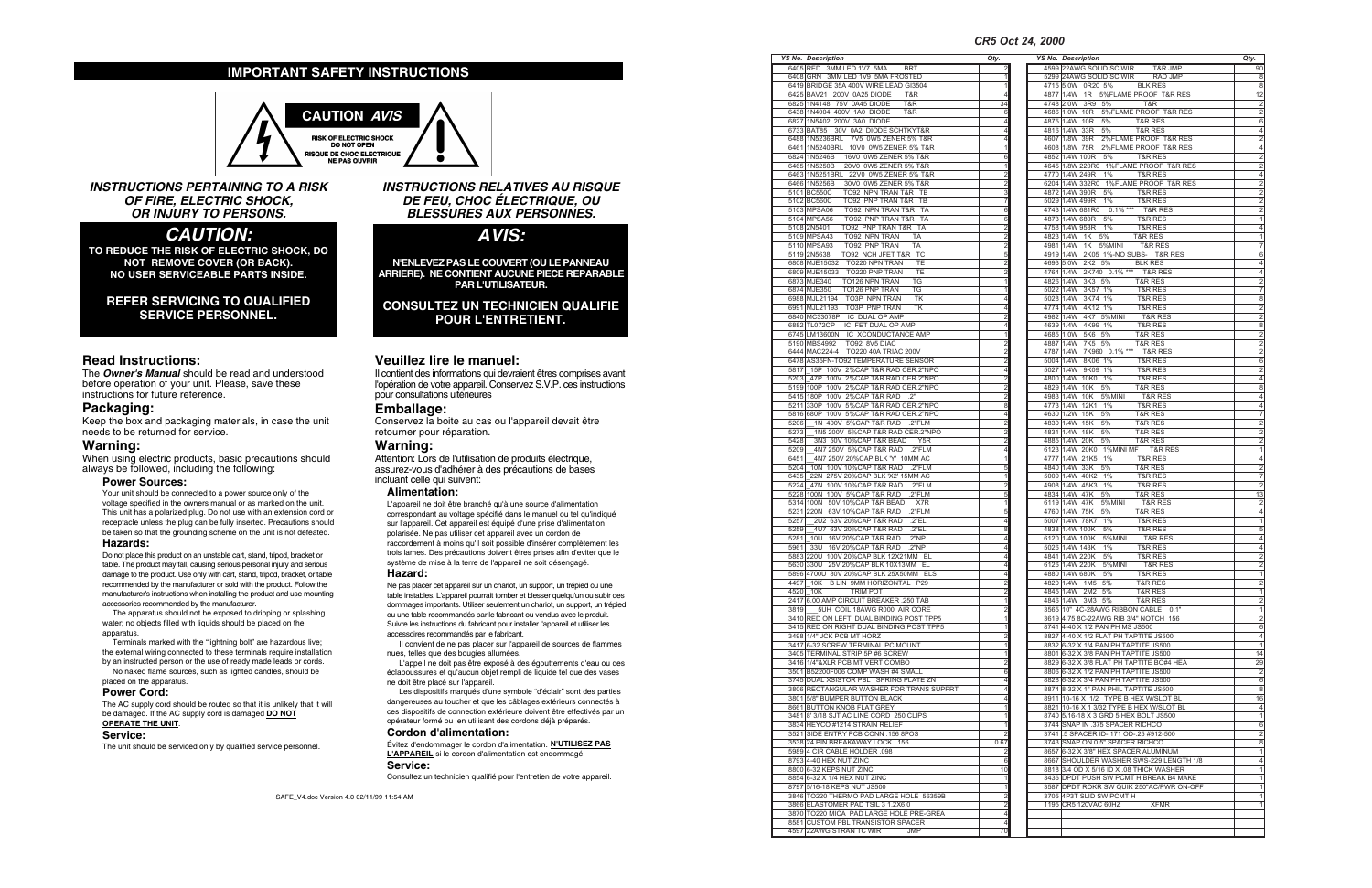| SCH DATABASE HISTORY.                                                                                                               |           |                    |                 |       |    |                    |      |
|-------------------------------------------------------------------------------------------------------------------------------------|-----------|--------------------|-----------------|-------|----|--------------------|------|
| DESCRIPTION OF CHANGE                                                                                                               |           |                    |                 |       |    |                    |      |
| ADD HEATSINK SYMBOL<br>PC#6129 ADD C44, C45<br>PC#6121 R90 21K5->8K06 R83 10K0-><br>3857<br>R99A, R100A, R101A, R103A, R104A, R105A |           |                    |                 |       |    |                    |      |
| $1/4$ WPP TO $1/4W$<br>PC#6314 CE FUSE T3A->T3,15A<br>PC#6403 C17A-C2ZA 220u->330u                                                  | v         | DATE: FEB/05/2002  | CR5<br>MODELS:  | SHEET | OP | SCH VERSION:       | 1.60 |
|                                                                                                                                     | YORKVILLE | NAME: M1140ALL.SCH | PCB#&VER: M1140 |       |    | TITLE: 275WATT AMP |      |

EBC MPSA43

EBC

CBE BC560C

"P29" STYLE

V



5. ALL UNMARKED DIODES IN4148

.<br>PEB/05/02<br>D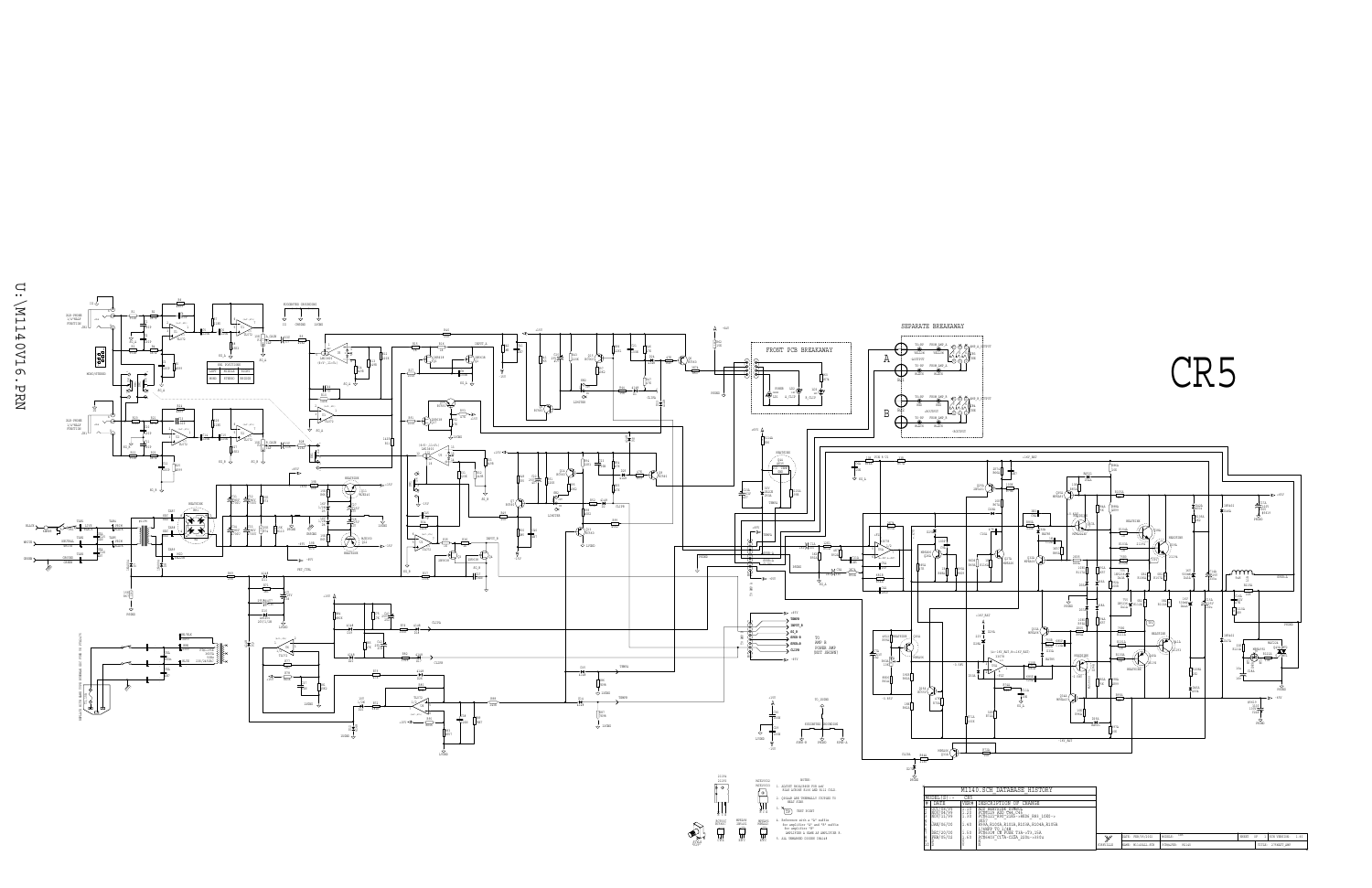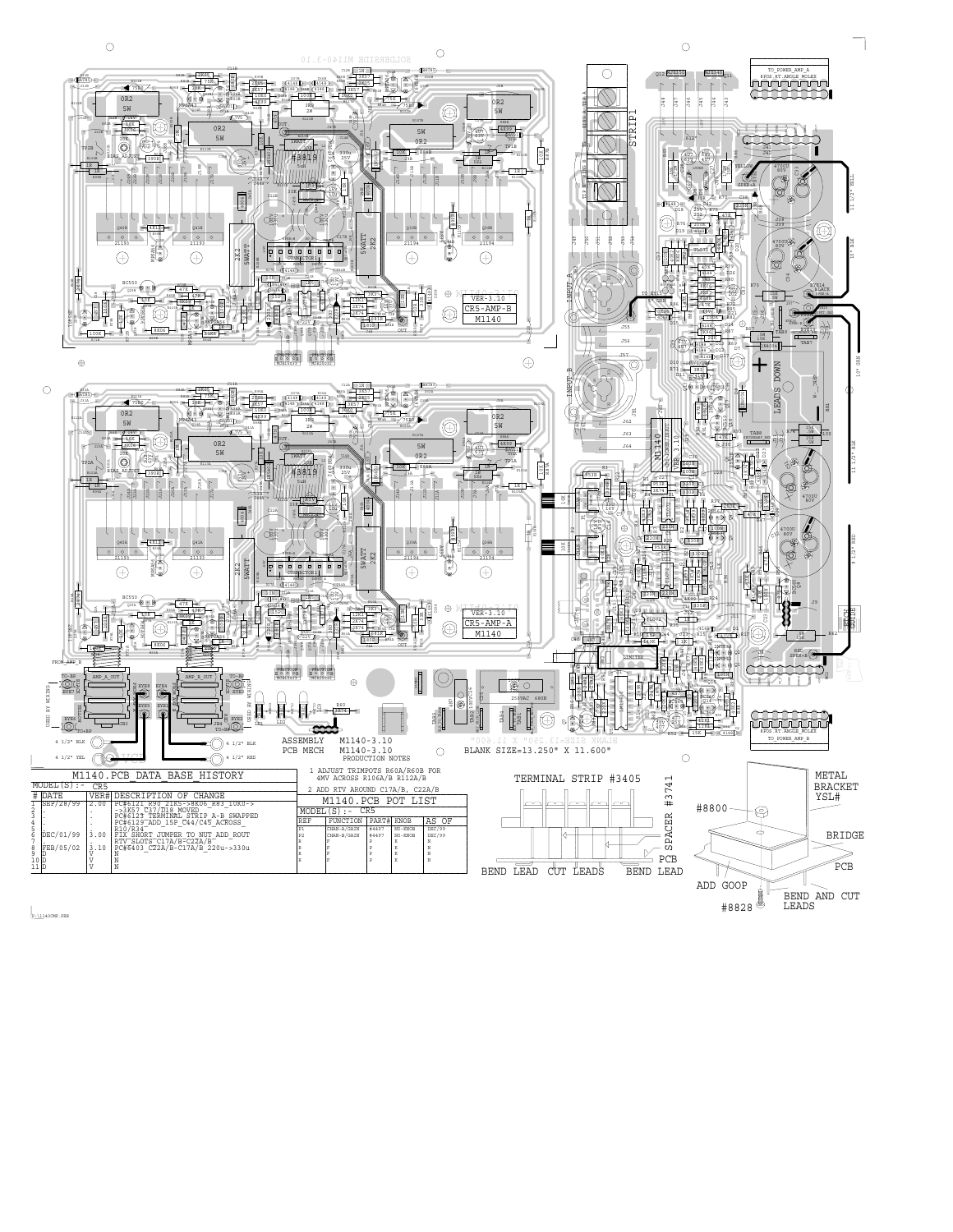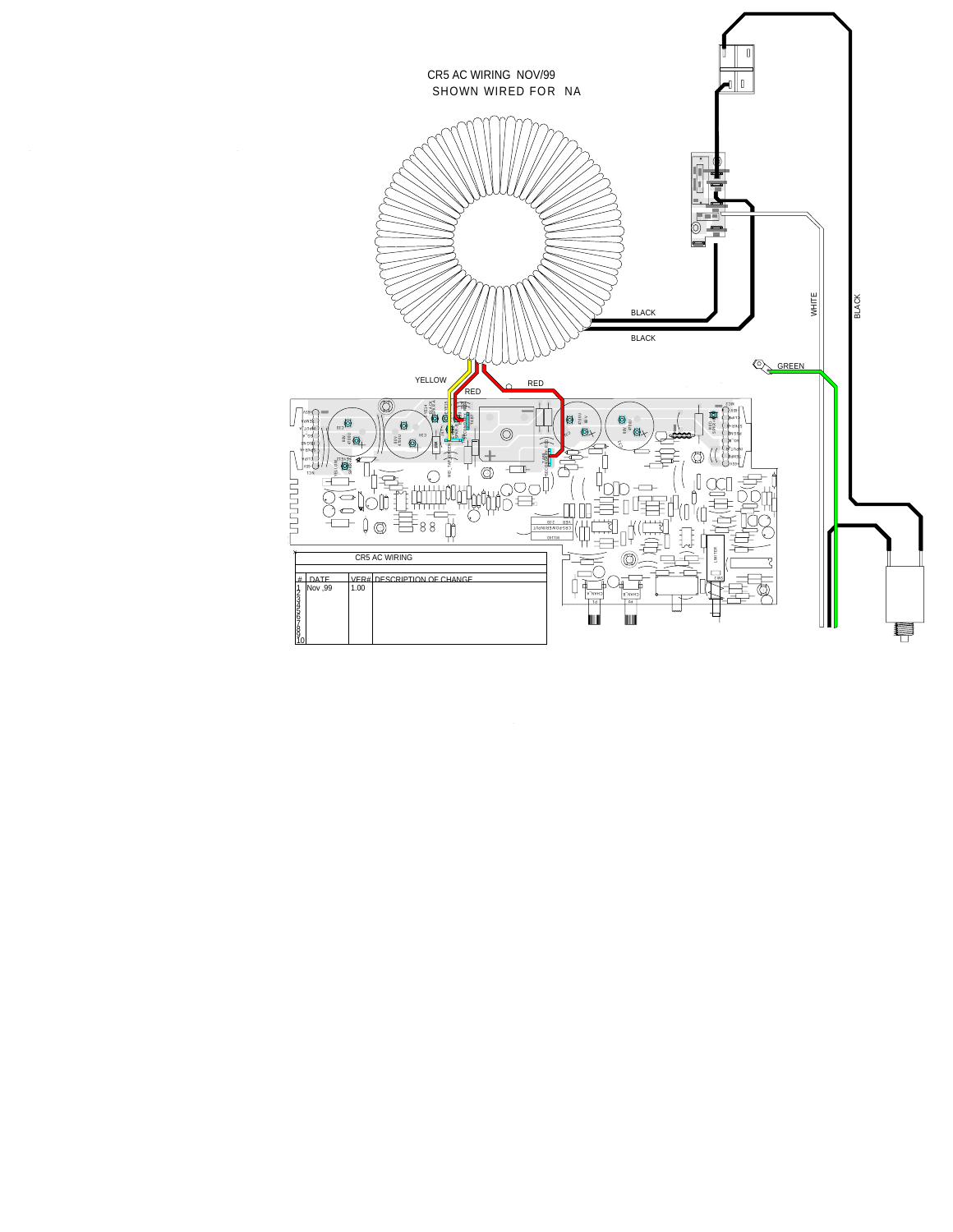